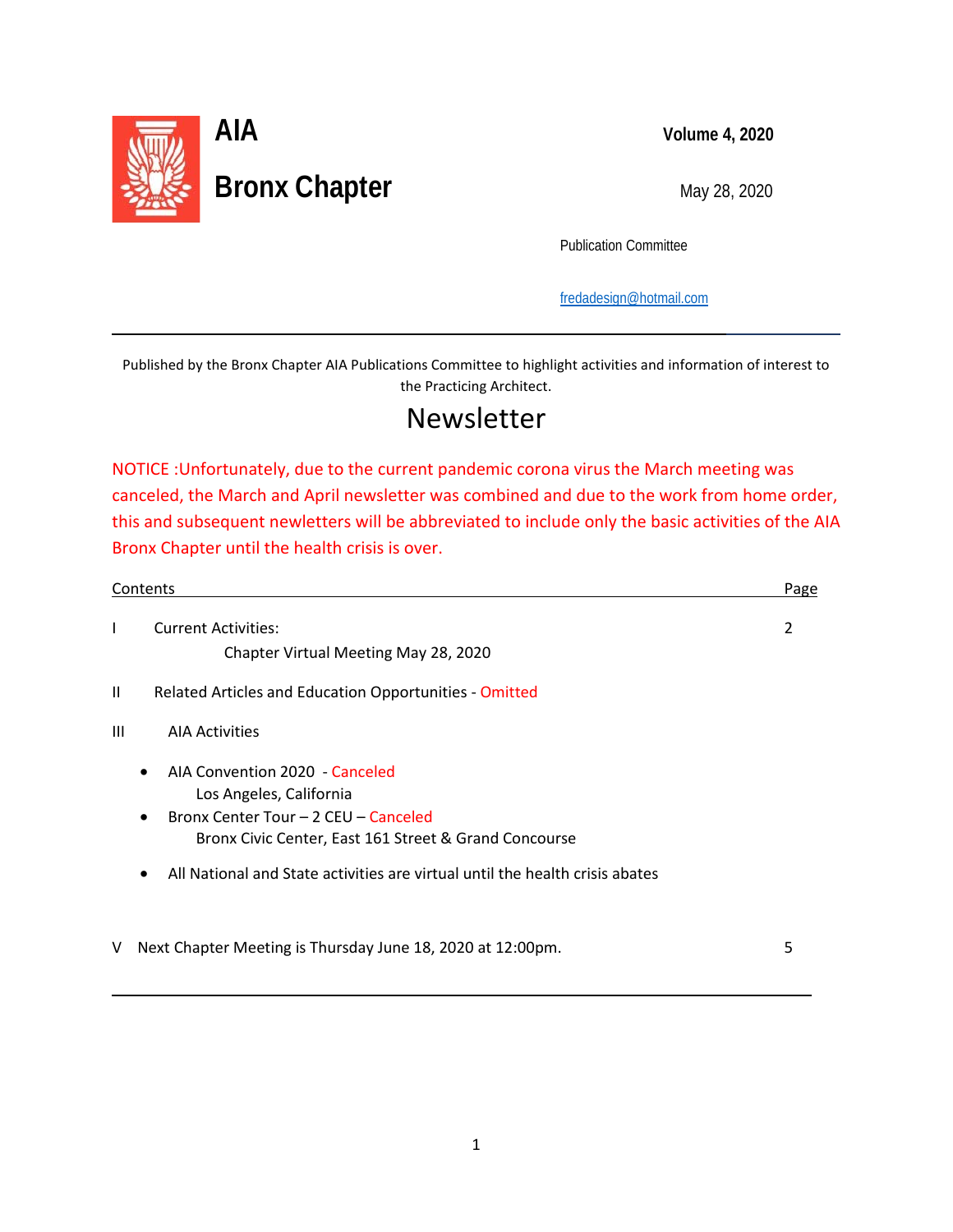#### I Current Activities



May 28, 2020

#### AIA BRONX CHAPTER MEETING MINUTES

Meeting began at 7:06pm

Ofe Clarke Attendees: Bob Esnard Sara Djazayeri Ken H. Koons, Sr. Ken A. Koons, Jr. Julian Misiurski Bryan Zelnik Martin Zelnik

#### **MINUTES**

1. Adoption of March/April minutes

This meeting is the second virtual meeting since February due to the corona virus pandemic. As the meeting venue is closed, all meetings until the health crisis is over will be "zoom", virtual meetings. The chapter secretary organized the meeting remotely but unfortunately, due to a power outage and new security requirements of setting up virtual meeting seven members who had accepted the meeting invitation were not able to join. Hopefully, any future virtual meetings issues will be minimized as, the chapter Vice President Sara Djazayeri who has more "zoom experience" volunteered to host the meeting. The March/April minutes were discussed, Ken Koons Sr. made a motion to accept. Sara Djazayeri then seconded the motion and the members unanimously accepted the minutes.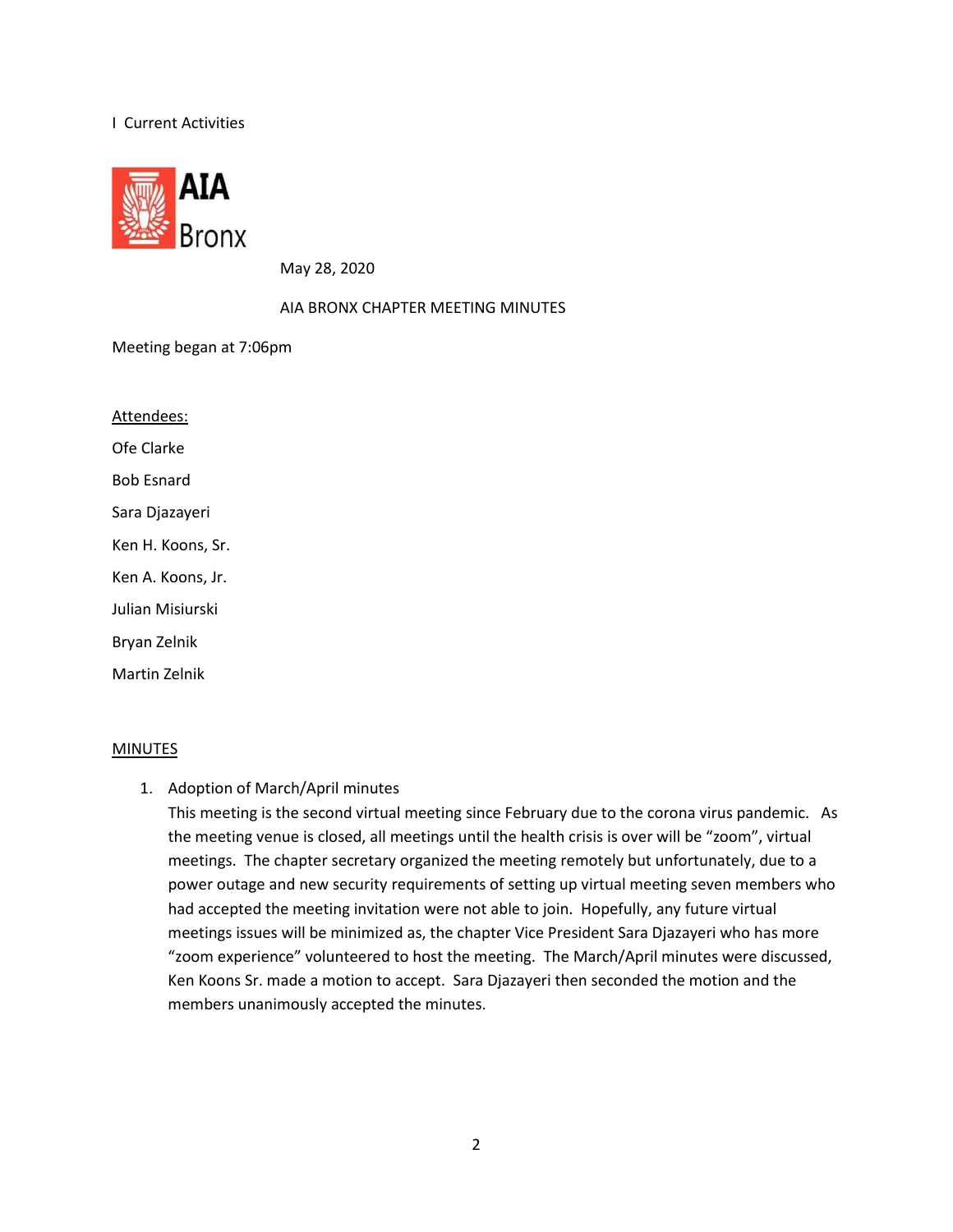2. Next meeting dates and sponsorship

The next meeting dates will be:

| June 18, 2020         | $12:00 \text{pm}$ |
|-----------------------|-------------------|
| Sept. 17, 2020 6:00pm |                   |
| Oct. 15, 2020 12:00pm |                   |
| Nov. 19, 2020 6:00pm  |                   |

Members discussed the above dates and decided to leave them stay as planned, as luncheons and dinners at our meeting venue restaurant all include sponsorship seminars. Unfortunately, as was the case with the last few meetings, sponsors preferred to reschedule and not be part of a virtual meeting. The chapter will attempt to hold to the scheduled sponsors with seminars, but if an in-person meeting is not possible, we will reschedule them for a future in person seminar.

#### 3. Chapter committees

**Audit:** Bob Esnard indicated that the Chapter's Audit Committee, consisting of the Chapter's President, Vice President and Secretary, as required by National AIA, reviewed the first quarter. The committee reported that in the quarter, the chapter had \$2,429 in expenses with \$7,094 income and when combined with the opening balance, closed the quarter with a balance of \$40,710. As this review indicates that the financials are consistent with the adopted 2020 budget and that the Chapter continues to operate with a surplus. The audit was accepted by the chapter unanimously after a motion from Ken Koons and a second by Julian Misiurski.

#### **Education:**

Sarah Djazayeri reported that several construction related businesses that she has interfaced with had requested that the Bronx Chapter help distribute their old or unused computer equipment to school children who do not have them and cannot access the remote learning only school available to them. Due to her school contacts in developing a Chapter educational outreach she was able to make a quick link assist some needy children on behalf of the Chapter.

#### **Events:**

Josette Matthew although was unable to join the zoom meeting discussed her activity with the chapter Secretary. Unfortunately, until the health crisis ends her committee has to be canceled or postponed. The three activities that the Events Committee were planning:

Yankees Stadium Event: to join forces with AIA Westchester Hudson Valley and host a second tour of Yankee Stadium, followed by attending a game.

Baychester Site Visit; A tour of a Baychester nursing home in the Bronx with Willy Zambrano AIA, the project architect and a member of the AIA Queens Chapter.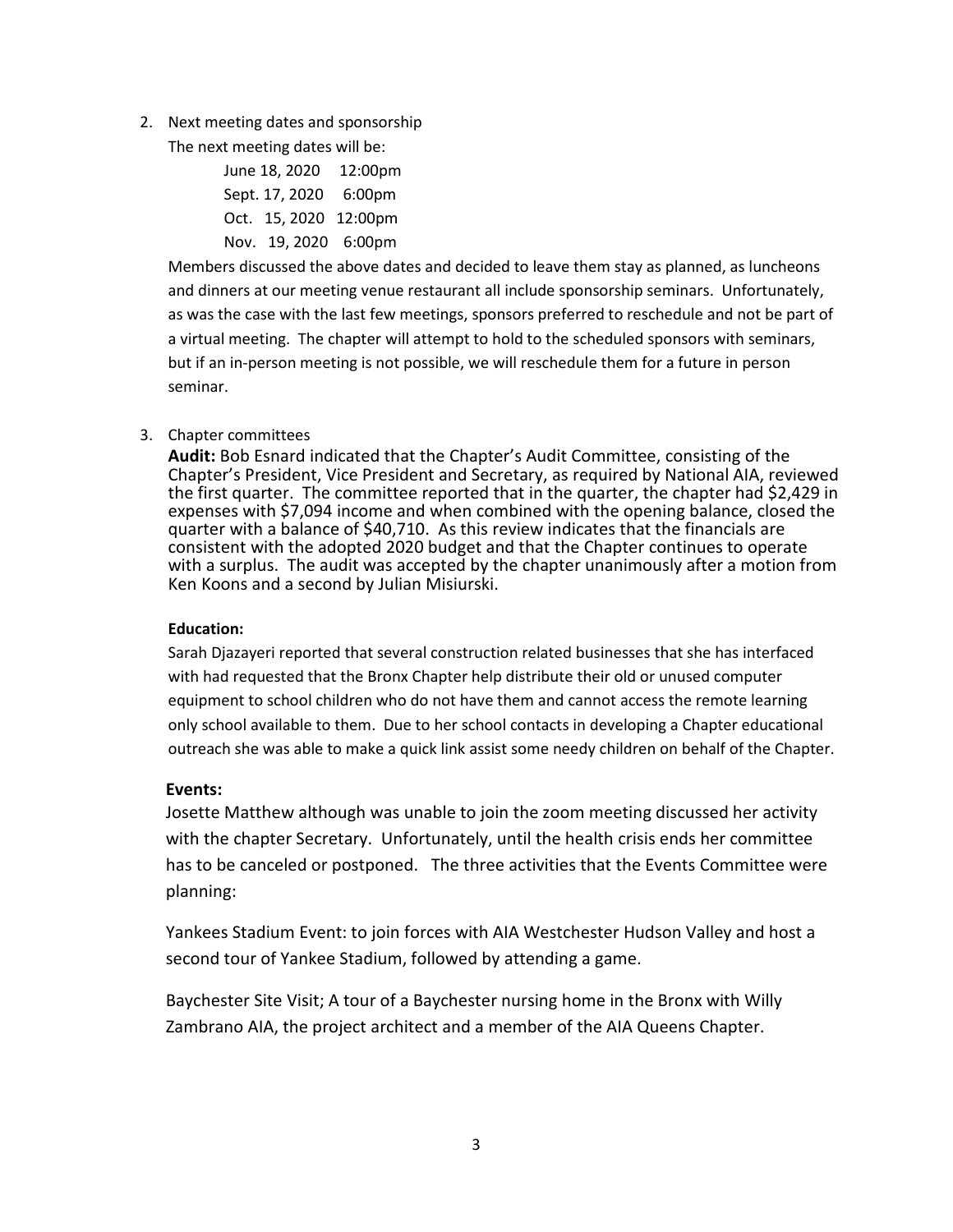Joint Networking Event; Josette Mathew is currently a member of the AIA State Committee for Emerging Professionals (EP) and will organize a networking event for the newer AIA members.

## 4. NYC – DOB

Due to the pandemic virus, the Department of Buildings has promulgated several urgent directives and bulletins over the last few weeks concerning the construction industry in terms of; filing for projects getting approvals and permits as well as safety requirements for ongoing construction. The Staten Island AIA Chapter has written a few letters to the DOB and copied the other New York City Chapters strongly questioning the rules allowing only "essential" that require Architects or Engineers to take on liabilities to police activities on the work site that are more appropriate to the Contractors performing the work or the Owners who are requesting/paying for the work.

The DOB's staff continues to work, but mostly electronically. Construction is allowed only for the safety of the public, construction employees and must be limited to "essential construction". The only work permitted must be; related to protecting the public, governmental infra -structure, or affordable housing. All other work is to be completed, stopped or suspended until the health crisis is over.

All new work deemed nonessential will be disapproved or delayed until the crisis passes In addition, Bob Esnard reviewed two recent rule changes for construction from **New York City** and **New York State.**

The **New York City** Department of Buildings issued a [service notice](https://www1.nyc.gov/assets/buildings/pdf/mandatory_Alt2t3_submissions_sn.pdf) that begins the process of ramping up for when the suspension of non-essential construction is ultimately lifted.

As of Monday, June  $1^{st}$ :

- Alt-2 and Alt-3 BIS applications must be submitted through eFiling.
- Inspection requests for non-essential construction can now be submitted through DOB NOW: Inspections. Once the suspension of non-essential construction is lifted these inspections will be performed.
- DOB NOW: Build will allow for submission of initial permit requests for non-essential construction.

As of Wednesday, June 3<sup>rd</sup>:

• Initial permit submission for BIS applications for non-essential construction will occur through eSubmit.

Even with these changes, the Department has asked us to remind you that while they will be issuing permits for non-essential work, that work must not commence until the suspension of non-essential construction is lifted. The Department continues to perform inspections of both essential and non-essential construction sites.